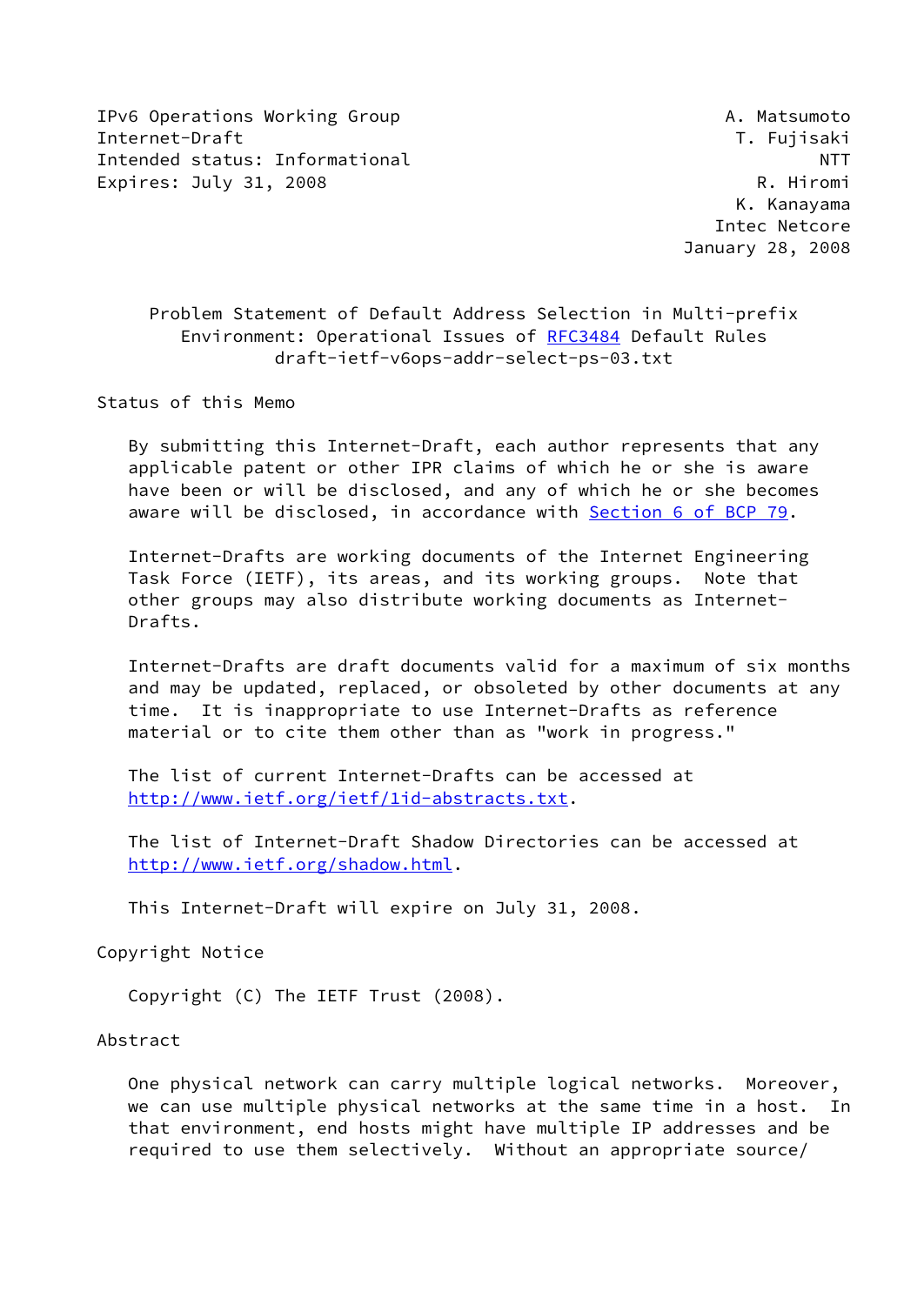Internet-Draft Address Selection PS January 2008

 destination address selection mechanism, the host will experience some trouble in communication. [RFC 3484](https://datatracker.ietf.org/doc/pdf/rfc3484) defines both the source and destination address selection algorithms, but the multi-prefix environment considered here needs additional rules beyond those of the default operation. This document describes the possible problems that end hosts could encounter in an environment with multiple logical networks.

# Table of Contents

| Scope of this document 3<br>1.1.                                                                              |                |
|---------------------------------------------------------------------------------------------------------------|----------------|
|                                                                                                               |                |
| 2.1. Source Address Selection                                                                                 | $\overline{3}$ |
| Multiple Routers on Single Interface<br>2.1.1.                                                                | $\overline{4}$ |
| Ingress Filtering Problem $\ldots \ldots \ldots \ldots \ldots$<br>2.1.2.                                      |                |
| $2.1.3$ . Half-Closed Network Problem 5                                                                       |                |
| Combined Use of Global and ULA $\frac{7}{2}$<br>2.1.4.                                                        |                |
| 2.1.5.                                                                                                        |                |
| Multicast Source Address Selection $\underline{8}$<br>2.1.6.                                                  |                |
| Temporary Address Selection $\ldots$ 8<br>2.1.7.                                                              |                |
| 2.2. Destination Address Selection 8                                                                          |                |
| IPv4 or IPv6 prioritization $\, \ldots \, \ldots \, \ldots \, \ldots \, \frac{8}{2}$<br>$2.2.1$ .             |                |
| $2.2.2.$ ULA and IPv4 dual-stack environment 9                                                                |                |
| $2.2.3$ . ULA or Global Prioritization 10                                                                     |                |
| 3.                                                                                                            |                |
| Security Considerations $\ldots \ldots \ldots \ldots \ldots \ldots \ldots \underline{11}$<br>$\overline{4}$ . |                |
| 5.                                                                                                            |                |
| 6.                                                                                                            |                |
| 6.1. Normative References 12                                                                                  |                |
| 6.2. Informative References 12                                                                                |                |
| Appendix A. Appendix. Revision History 13                                                                     |                |
|                                                                                                               |                |
| Intellectual Property and Copyright Statements 15                                                             |                |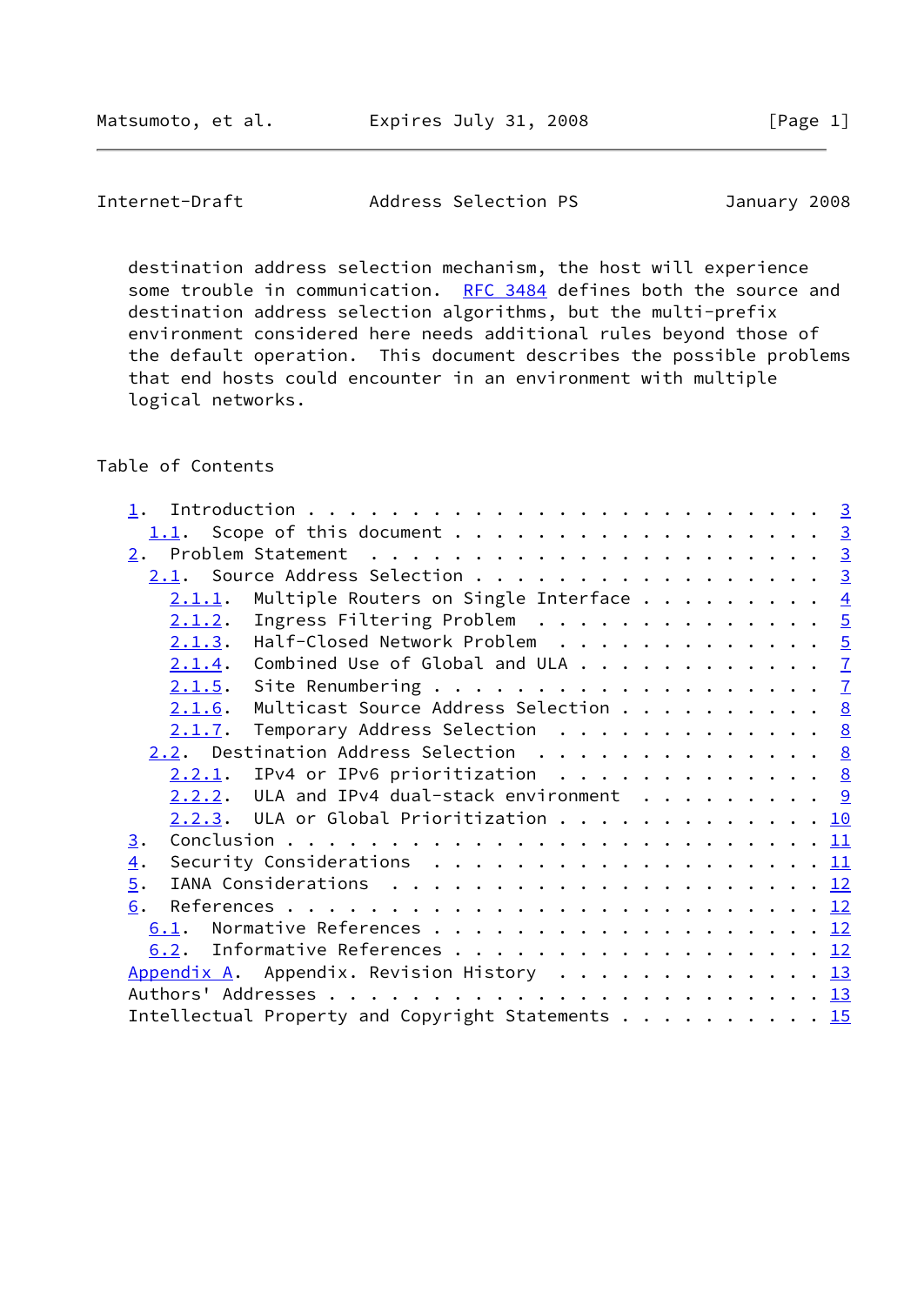Matsumoto, et al. Expires July 31, 2008 [Page 2]

<span id="page-2-1"></span>Internet-Draft Address Selection PS January 2008

#### <span id="page-2-0"></span>[1](#page-2-0). Introduction

 One physical network can carry multiple logical networks. In that case, an end-host has multiple IP addresses. In the IPv4-IPv6 dual stack environment or in a site connected to both a ULA [\[RFC4193](https://datatracker.ietf.org/doc/pdf/rfc4193)] and Global scope networks, an end-host has multiple IP addresses. These are examples of networks that we focus on in this document. In such an environment, an end-host will encounter some communication trouble.

 Inappropriate source address selection at the end-host causes unexpected asymmetric routing, filtering by a router or discarding of packets bacause there is no route to the host.

 Considering a multi-prefix environment, destination address selection is also important for correct or better communication establishment.

[RFC 3484](https://datatracker.ietf.org/doc/pdf/rfc3484) [\[RFC3484](https://datatracker.ietf.org/doc/pdf/rfc3484)] defines both source and destination address selection algorithms. In most cases, the host will be able to communicate with the targeted host using the algorithms. However, there are still problematic cases such as when multiple default routes are supplied. This document describes such possibilities of incorrect address selection, which leads to dropping packets and communication failure.

 In addition, the provision of an address policy table is an important matter. [RFC 3484](https://datatracker.ietf.org/doc/pdf/rfc3484) describes all the algorithms for setting the address policy table but address policy provisions are not mentioned. [RFC 3484](https://datatracker.ietf.org/doc/pdf/rfc3484) only defines how to configure the address policy table manually.

<span id="page-2-2"></span>[1.1](#page-2-2). Scope of this document

 There has been a lot of discussion about "multiple addresses/ prefixes" but the multi-homing techniques for achieving redundancy are out of our scope. Cooperation with a mechanism like shim6 is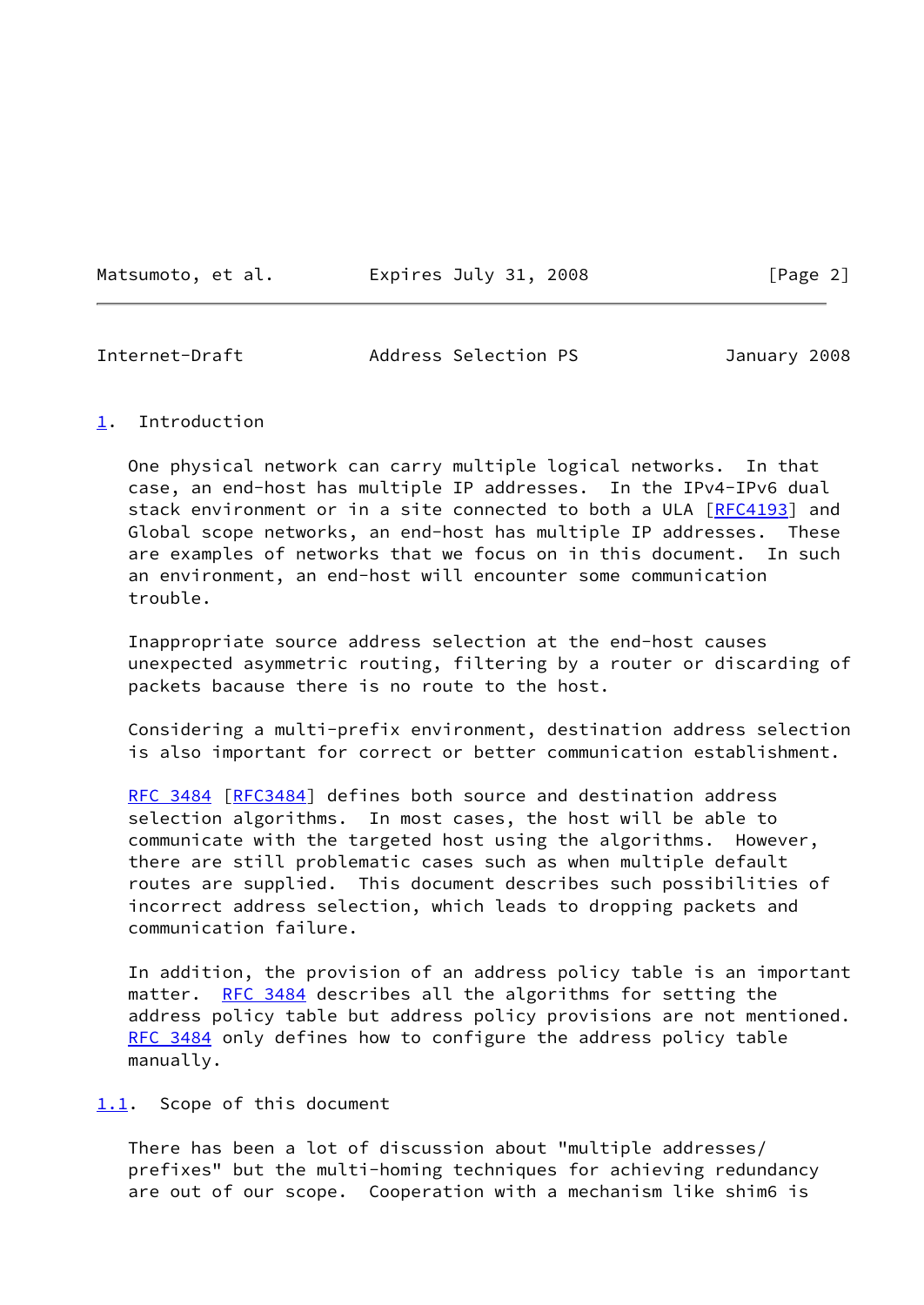rather desirable. We focus on an end-site network environment. The scope of this document is to sort out problematic cases of false dropping of the address selection within a multi-prefix environment.

<span id="page-3-0"></span>[2](#page-3-0). Problem Statement

<span id="page-3-1"></span>[2.1](#page-3-1). Source Address Selection

| Matsumoto, et al. | Expires July 31, 2008 |  | [Page 3] |  |
|-------------------|-----------------------|--|----------|--|
|                   |                       |  |          |  |

<span id="page-3-3"></span>Internet-Draft Address Selection PS January 2008

<span id="page-3-2"></span>[2.1.1](#page-3-2). Multiple Routers on Single Interface

 ================== | Internet | ================== | | 2001:db8:1000::/36 | | 2001:db8:8000::/36 +----+-+ +-+----+ | ISP1 | | ISP2 | +----+-+ +-+----+ | | 2001:db8:1000:::/48 | 2001:db8:8000::/48 +------+---+ +----+-----+ | Gateway1 | | Gateway2 | +--------+-+ +-+--------+ | | 2001:db8:1000:1::/64 | | 2001:db8:8000:1::/64 | | -----+-+-----+------ | +-+----+ 2001:db8:1000:1::EUI64 | Host | 2001:db8:8000:1::EUI64 +------+

 $[Fig. 1]$ 

 Generally speaking, there is no interaction between next-hop determination and address selection. In this example, when a Host sends a packet via Gateway1, the Host does not necessarily choose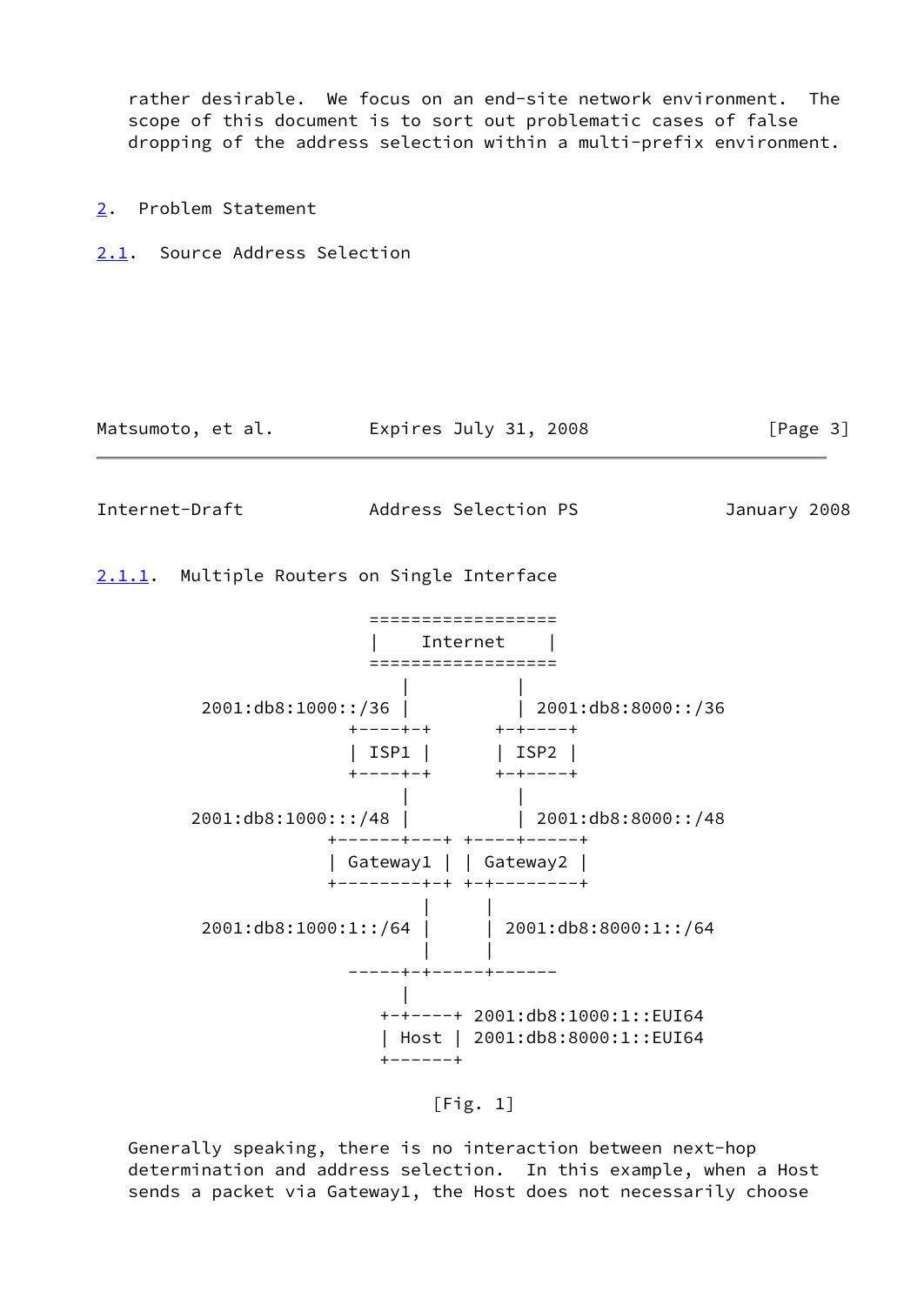address 2001:db8:1000:1::EUI64 given by Gateway1 as the source address. This causes the same problem as described in the next section 'Ingress Filtering Problem'.

Matsumoto, et al. <br>
Expires July 31, 2008 [Page 4]

<span id="page-4-1"></span>Internet-Draft Address Selection PS January 2008

<span id="page-4-0"></span>[2.1.2](#page-4-0). Ingress Filtering Problem

 ================== | Internet | ================== | | 2001:db8:1000::/36 | | 2001:db8:8000::/36 +----+-+ +-+----+ | ISP1 | | ISP2 | +----+-+ +-+----+ | | 2001:db8:1000:::/48 | | 2001:db8:8000::/48 ++-------++ | Gateway | +----+----+ | 2001:db8:1000:1::/64 | 2001:db8:8000:1::/64 ------+---+---------- | +-+----+ 2001:db8:1000:1::EUI64 | Host | 2001:db8:8000:1::EUI64 +------+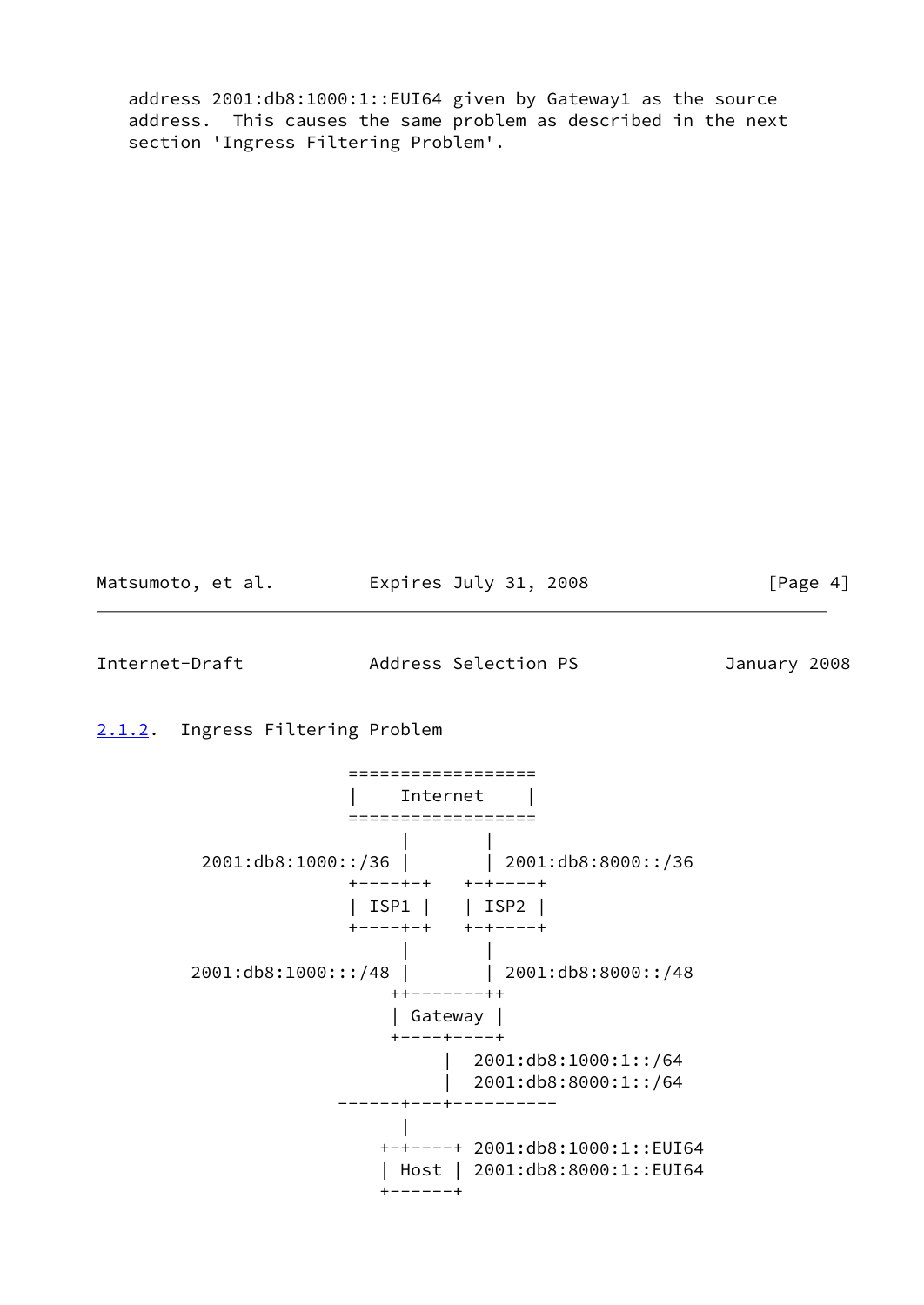#### [Fig. 2]

 When a relatively small site, which we call a "customer network", is attached to two upstream ISPs, each ISP delegates a network address block, which is usually /48, and a host has multiple IPv6 addresses.

When the source address of an outgoing packet is not the one that is delegated by an upstream ISP, there is a possibility that the packet will be dropped at the ISP by its Ingress Filter. Ingress filtering(uRPF: unicast Reverse Path Forwarding) is becoming more popular among ISPs to mitigate the damage of DoS attacks.

 In this example, when the Gateway chooses the default route to ISP2 and the Host chooses 2001:db8:1000:1::EUI64 as the source address for packets sent to a host (2001:db8:2000::1) somewhere on the Internet, the packets may be dropped at ISP2 because of Ingress Filtering.

<span id="page-5-0"></span>[2.1.3](#page-5-0). Half-Closed Network Problem

 You can see a second typical source address selection problem in a multihome site with global-closed mixed connectivity like in the figure below. In this case, Host-A is in a multihomed network and has two IPv6 addresses, one delegated from each of the upstream ISPs. Note that ISP2 is a closed network and does not have connectivity to the Internet.

| Matsumoto, et al. | Expires July 31, 2008                                            | [Page 5]     |
|-------------------|------------------------------------------------------------------|--------------|
| Internet-Draft    | Address Selection PS                                             | January 2008 |
|                   | $+ - - - - - - - +$<br>$Host-C$   2001:db8:a000::1<br>+-----+--+ |              |

 | ============== +--------+ | Internet | | Host-B | 2001:db8:8000::1 ============== +--------+ | | 2001:db8:1000:/36 | | 2001:db8:8000::/36 +----+-+ +-+---++ | ISP1 | | ISP2 | (Closed Network/VPN tunnel) +----+-+ +-+----+ | | 2001:db8:1000:/48 | | 2001:db8:8000::/48 ++-------++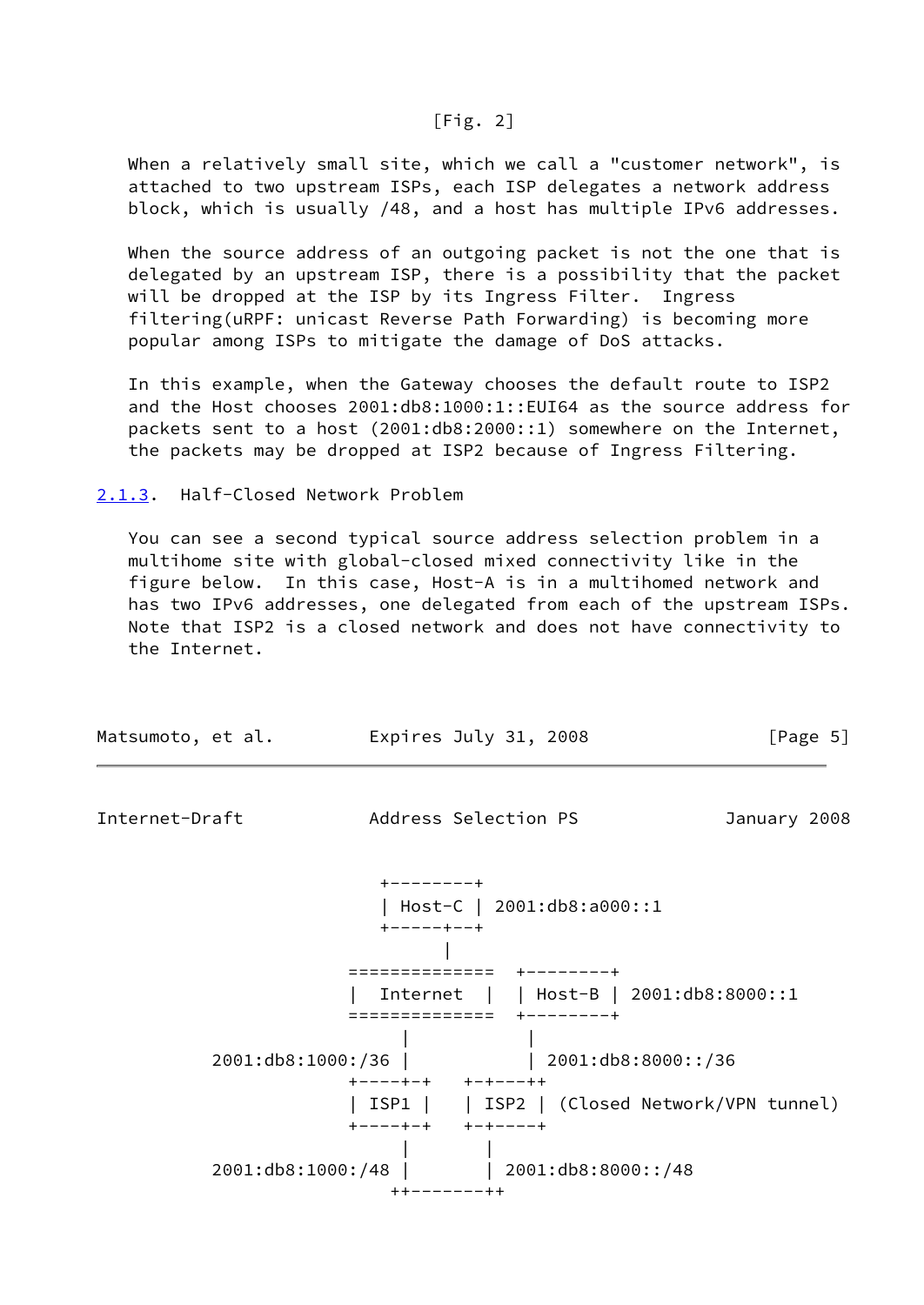

 $[Fig. 3]$ 

 You do not need two physical network connections here. The connection from the Gateway to ISP2 can be a logical link over ISP1 and the Internet.

 When Host-A starts the connection to Host-B in ISP2, the source address of a packet that has been sent will be the one delegated from ISP2, that is 2001:db8:8000:1::EUI64, because of rule 8 (longest matching prefix) in [RFC 3484.](https://datatracker.ietf.org/doc/pdf/rfc3484)

 Host-C is located somewhere on the Internet and has IPv6 address 2001:db8:a000::1. When Host-A sends a packet to Host-C, the longest matching algorithm chooses 2001:db8:8000:1::EUI64 for the source address. In this case, the packet goes through ISP1 and may be filtered by ISP1's ingress filter. Even if the packet is not filtered by ISP1, a return packet from Host-C cannot possibly be delivered to Host-A because the return packet is destined for 2001: db8:8000:1::EUI64, which is closed from the Internet.

 The important point is that each host chooses a correct source address for a given destination address as long as NAT does not exist in the IPv6 world.

<span id="page-6-1"></span>

| Matsumoto, et al. | Expires July 31, 2008          | [Page 6]     |
|-------------------|--------------------------------|--------------|
| Internet-Draft    | Address Selection PS           | January 2008 |
| 2.1.4.            | Combined Use of Global and ULA |              |
|                   | Internet                       |              |

<span id="page-6-0"></span>|

+----+----+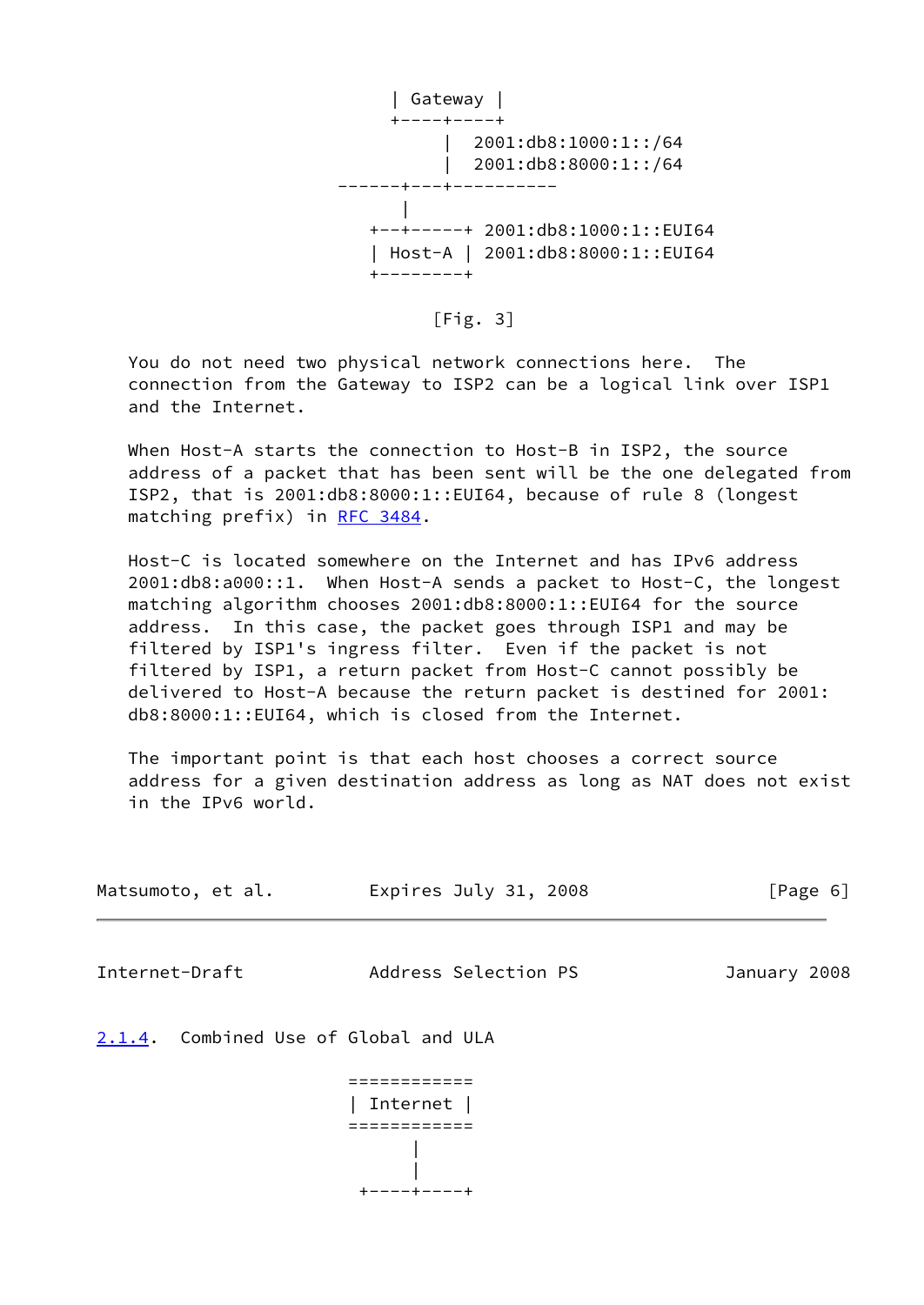

 $[Fig. 4]$ 

As NAP  $[I-D.iett-v6ops-nap]$  describes, using a ULA may be beneficial in some scenarios. If the ULA is used for internal communication, packets with ULA need to be filtered at the Gateway.

 There is no serious problem related to address selection in this case, because of the dissimilarity between the ULA and the Global Unicast Address. The longest matching rule of [RFC 3484](https://datatracker.ietf.org/doc/pdf/rfc3484) chooses the correct address for both intra-site and extra-site communication.

 In a few years, however, the longest matching rule will not be able to choose the correct address anymore. That is the moment when the assignment of those Global Unicast Addresses starts, where the first bit is 1. In [RFC 4291](https://datatracker.ietf.org/doc/pdf/rfc4291) [\[RFC4291](https://datatracker.ietf.org/doc/pdf/rfc4291)], almost all address spaces of IPv6, including those whose first bit is 1, are assigned as Global Unicast Addresses.

# <span id="page-7-0"></span>[2.1.5](#page-7-0). Site Renumbering

[RFC 4192](https://datatracker.ietf.org/doc/pdf/rfc4192) [\[RFC4192](https://datatracker.ietf.org/doc/pdf/rfc4192)] describes a recommended procedure for renumbering a network from one prefix to another. An autoconfigured address has a lifetime, so by stopping advertisement of the old prefix, the autoconfigured address is eventually invalidated.

Matsumoto, et al. <br>
Expires July 31, 2008 [Page 7]

<span id="page-7-1"></span>

However, invalidating the old prefix takes a long time. You cannot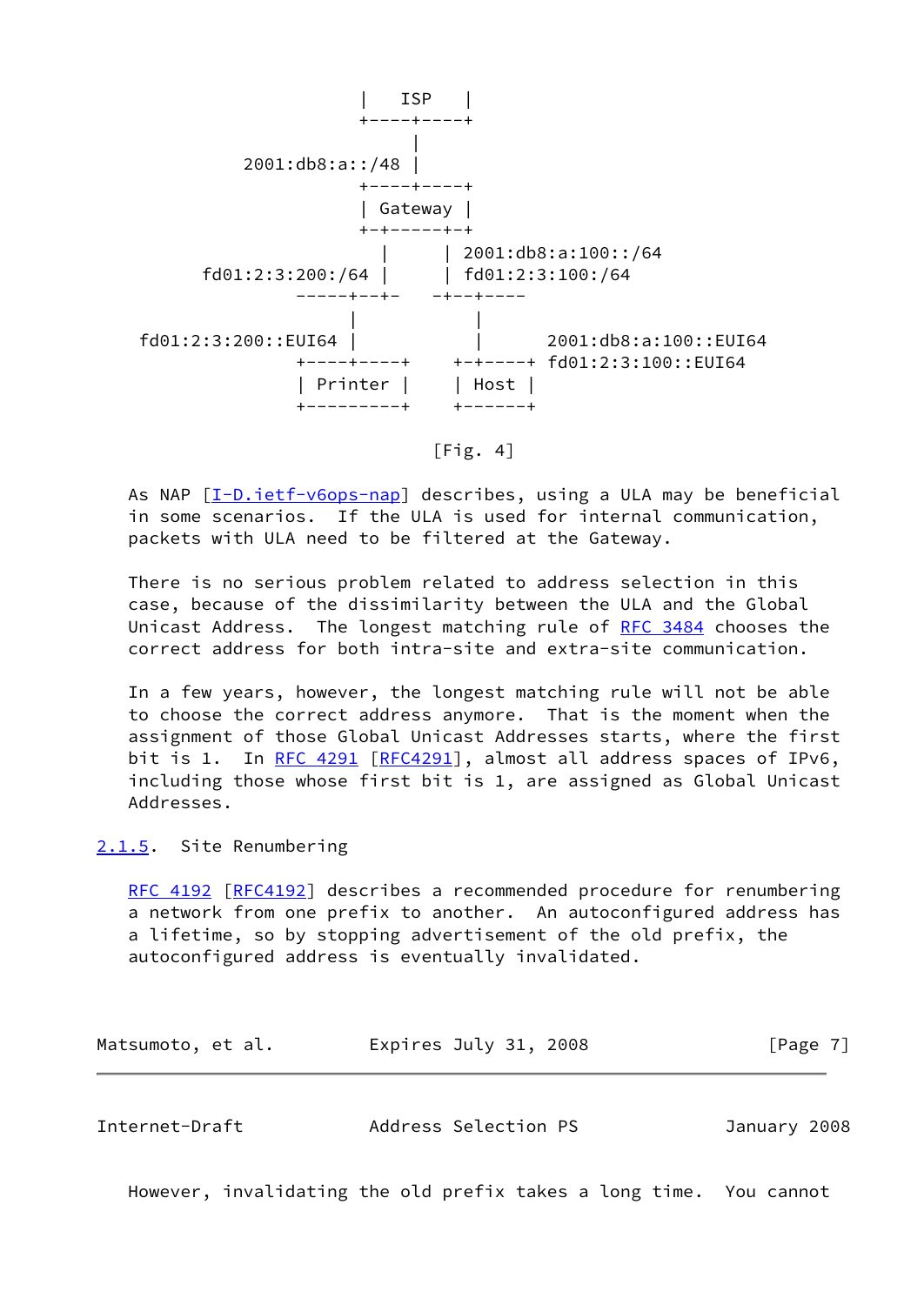stop routing to the old prefix as long as the old prefix is not removed from the host. This can be a tough issue for ISP network administrators.



 $[Fig. 5]$ 

<span id="page-8-0"></span>[2.1.6](#page-8-0). Multicast Source Address Selection

 This case is an example of Site-local or Global prioritization. When you send a multicast packet across site-borders, the source address of the multicast packet must be a global scope address. The longest matching algorithm, however, selects a ULA if the sending host has both a ULA and a global address.

<span id="page-8-1"></span>[2.1.7](#page-8-1). Temporary Address Selection

[RFC 3041](https://datatracker.ietf.org/doc/pdf/rfc3041) [\[RFC3041](https://datatracker.ietf.org/doc/pdf/rfc3041)] defines a Temporary Address. The usage of a Temporary Address has both pros and cons. That is good for viewing web pages or communicating with the general public, but that is bad for a service that uses address-based authentication and for logging purposes.

 If you could turn the temporary address on and off, that would be better. If you could switch its usage per service(destination address), that would also be better. The same situation can be found when using HA and CoA in a MobileIP network.

- <span id="page-8-2"></span>[2.2](#page-8-2). Destination Address Selection
- <span id="page-8-3"></span>[2.2.1](#page-8-3). IPv4 or IPv6 prioritization

 The default policy table gives IPv6 addresses higher precedence than IPv4 addresses. There seem to be many cases, however, where network administrators want to control the address selection policy of end hosts the other way around.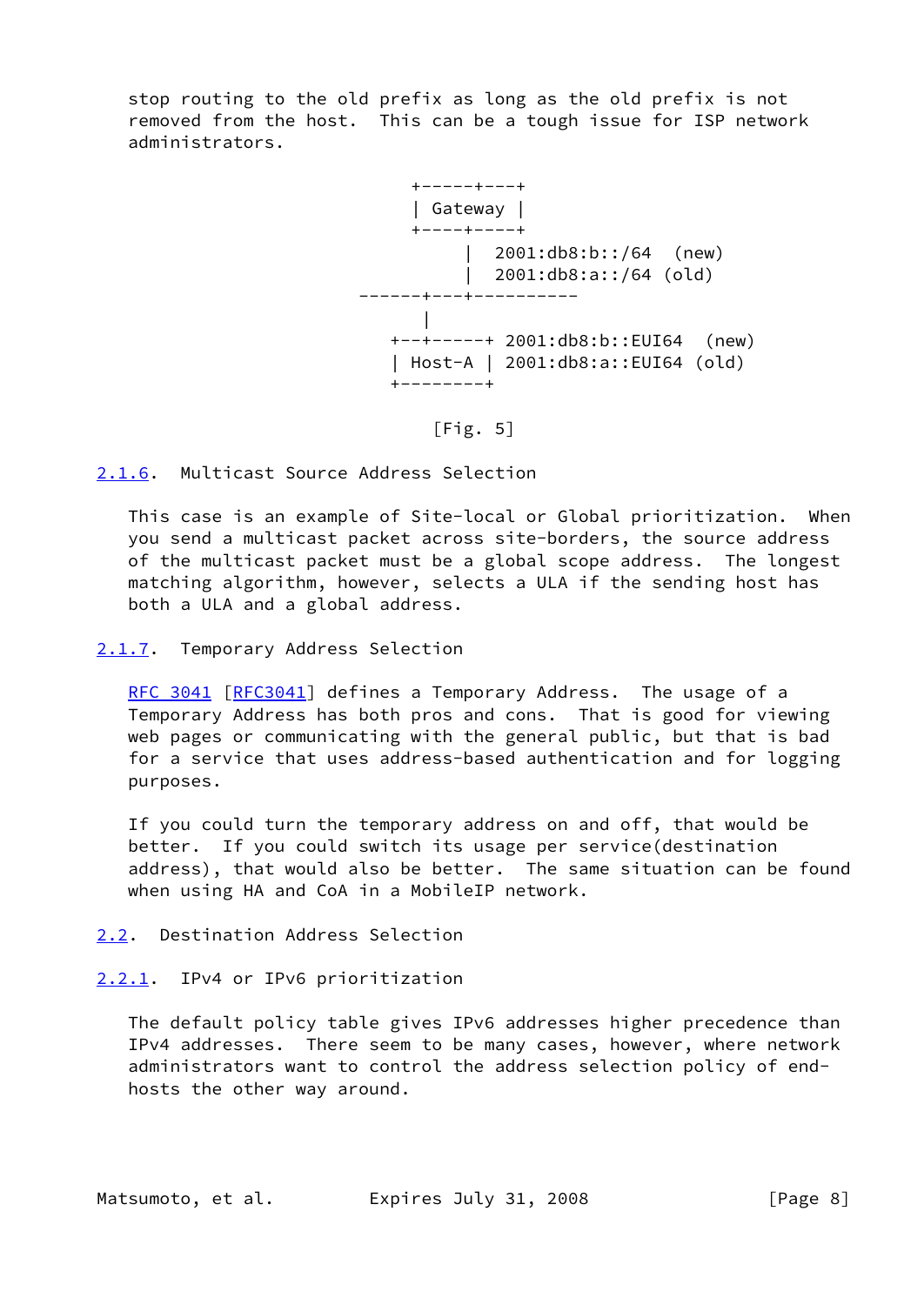<span id="page-9-1"></span>

 $[Fig. 6]$ 

 In the figure above, a site has native IPv4 and tunneled-IPv6 connectivity. Therefore, the administrator may want to set a higher priority for using IPv4 than using IPv6 because the quality of the tunnel network seems to be worse than that of the native transport.

<span id="page-9-0"></span>[2.2.2](#page-9-0). ULA and IPv4 dual-stack environment

 This is a special form of IPv4 and IPv6 prioritization. When an enterprise has IPv4 Internet connectivity but does not yet have IPv6 Internet connectivity, and the enterprise wants to provide site-local IPv6 connectivity, a ULA is the best choice for site-local IPv6 connectivity. Each employee host will have both an IPv4 global or private address and a ULA. Here, when this host tries to connect to Host-C that has registered both A and AAAA records in the DNS, the host will choose AAAA as the destination address and the ULA for the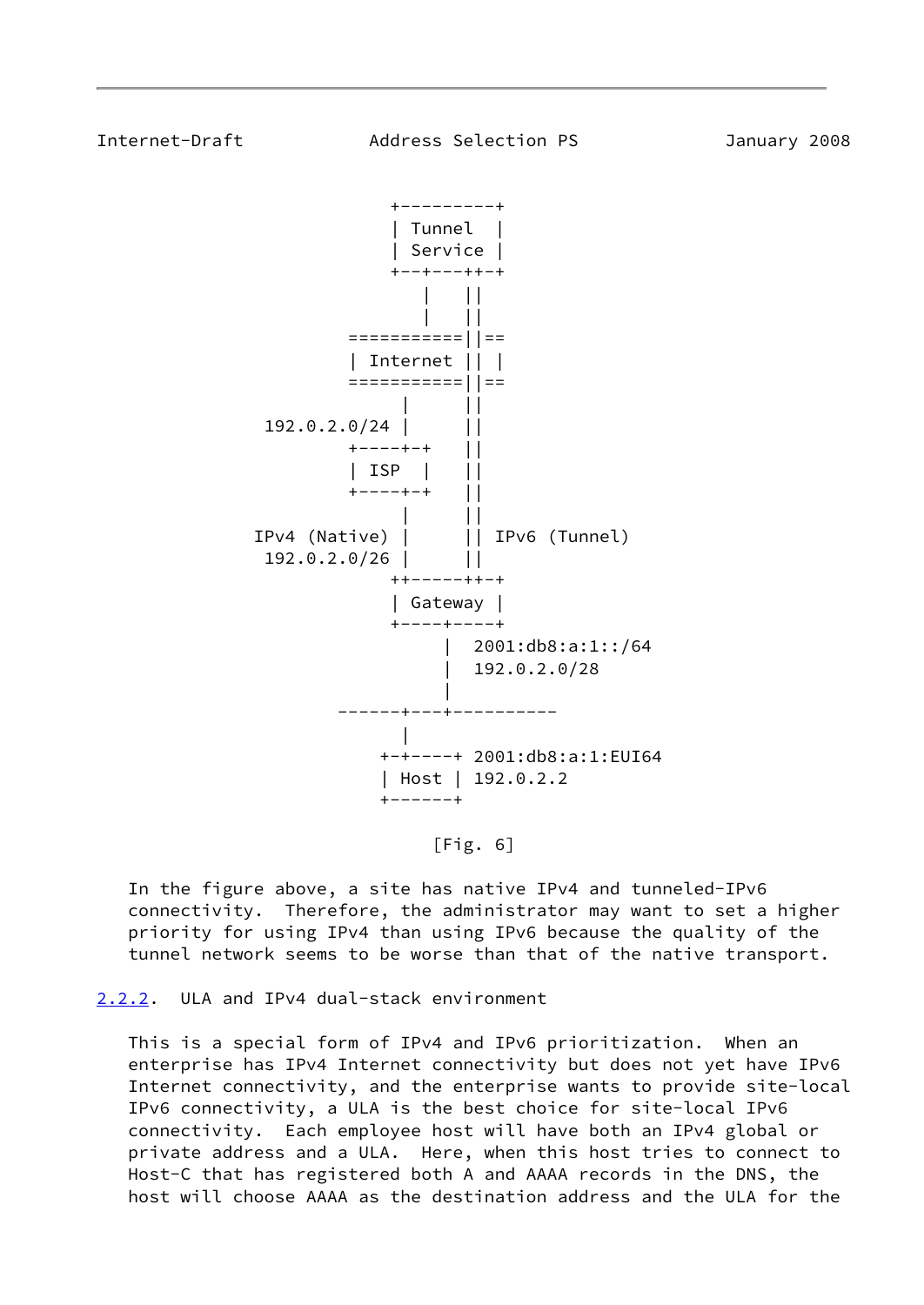source address. This will clearly result in a connection failure.

| Matsumoto, et al. | Expires July 31, 2008 | [Page 9] |
|-------------------|-----------------------|----------|
|-------------------|-----------------------|----------|

<span id="page-10-1"></span>Internet-Draft Address Selection PS January 2008

 +--------+ | Host-C | AAAA = 2001:db8::80  $+$ -----+--+ A = 192.0.2.1 | ============ | Internet | ============ | no IPv6 connectivity +----+----+ | Gateway | +----+----+ | | fd01:2:3::/48 (ULA) | 192.0.2.128/25 ++--------+ | Router | +----+----+ | fd01:2:3:4::/64 (ULA) | 192.0.2.240/28 ------+---+---------- | +-+----+ fd01:2:3:4::100 (ULA) | Host | 192.0.2.245 +------+



<span id="page-10-0"></span>[2.2.3](#page-10-0). ULA or Global Prioritization

 Differentiating services by the client's source address is very common. IP-address-based authentication is an typical example of this. Another typical example is a web service that has pages for the public and internal pages for employees or involved parties. Yet another example is DNS zone splitting.

 However, a ULA and IPv6 global address both have global scope, and [RFC3484](https://datatracker.ietf.org/doc/pdf/rfc3484) default rules do not specify which address should be given priority. This point makes IPv6 implementation of address-based service differentiation a bit harder.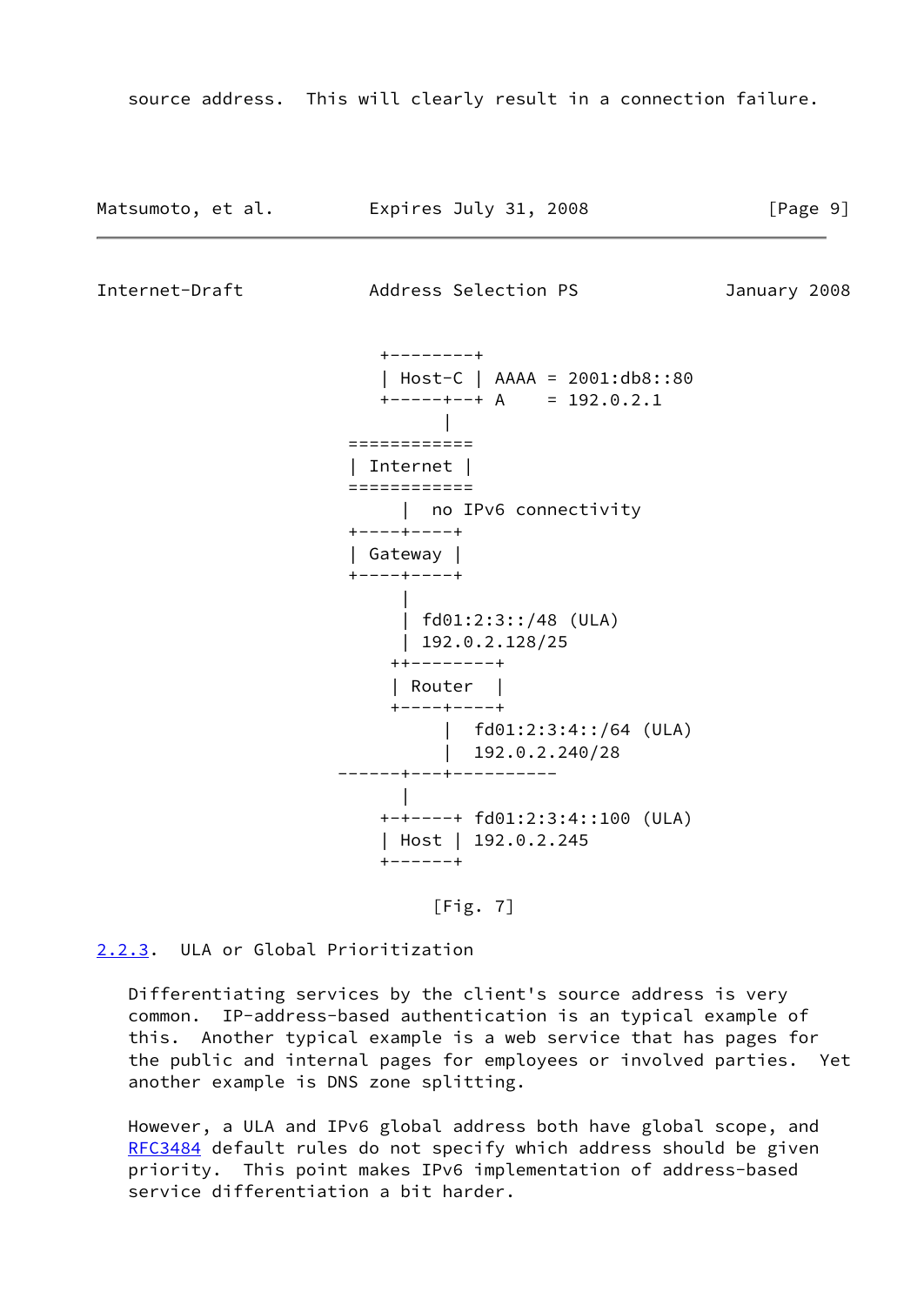<span id="page-11-1"></span>

[Fig. 7]

# <span id="page-11-0"></span>[3](#page-11-0). Conclusion

We have covered problems related to destination or source address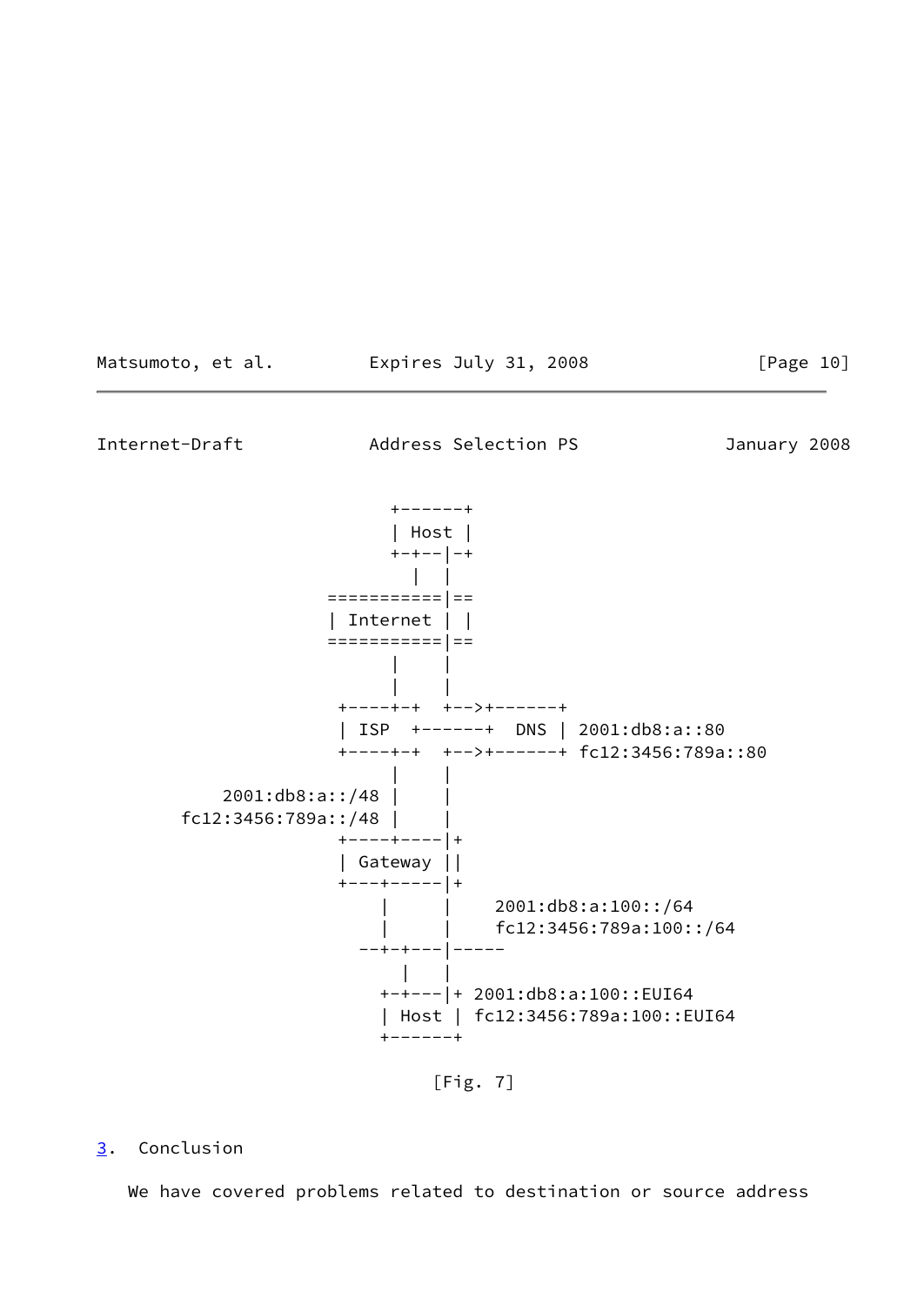selection. These problems have their roots in the situation where end-hosts have multiple IP addresses. In this situation, every end host must choose an appropriate destination and source address, which cannot be achieved only by routers.

 It should be noted that end-hosts must be informed about routing policies of their upstream networks for appropriate address selection. A site administrator must consider every possible address false-selection problem and take countermeasures beforehand.

### <span id="page-12-0"></span>[4](#page-12-0). Security Considerations

 When an intermediate router performs policy routing (e.g. source address based routing), inappropriate address selection causes unexpected routing. For example, in the network described in 2.1.3,

| Matsumoto, et al. | Expires July 31, 2008 | [Page 11] |  |
|-------------------|-----------------------|-----------|--|
|-------------------|-----------------------|-----------|--|

<span id="page-12-2"></span>Internet-Draft Address Selection PS January 2008

 when Host-A uses a default address selection policy and chooses an inappropriate address, a packet sent to VPN can be delivered to a location via the Internet. This issue can lead to packet eavesdropping or session hijack.

As documented in the security consideration section in [RFC 3484,](https://datatracker.ietf.org/doc/pdf/rfc3484) address selection algorithms expose a potential privacy concern. When a malicious host can make a target host perform address selection, the malicious host can know multiple addresses attached to the target host. In a case like 2.1.4, if an attacker can make Host to send a multicast packet and the Host performs the default address selection algorithm, the attacker may be able to determine the ULAs attached to the Host.

 These security risks have roots in inappropriate address selection. Therefore, if a countermeasure is taken, and hosts always select an appropriate address that is suitable to a site's network structure and routing, these risks can be avoided.

#### <span id="page-12-1"></span>[5](#page-12-1). IANA Considerations

This document has no actions for IANA.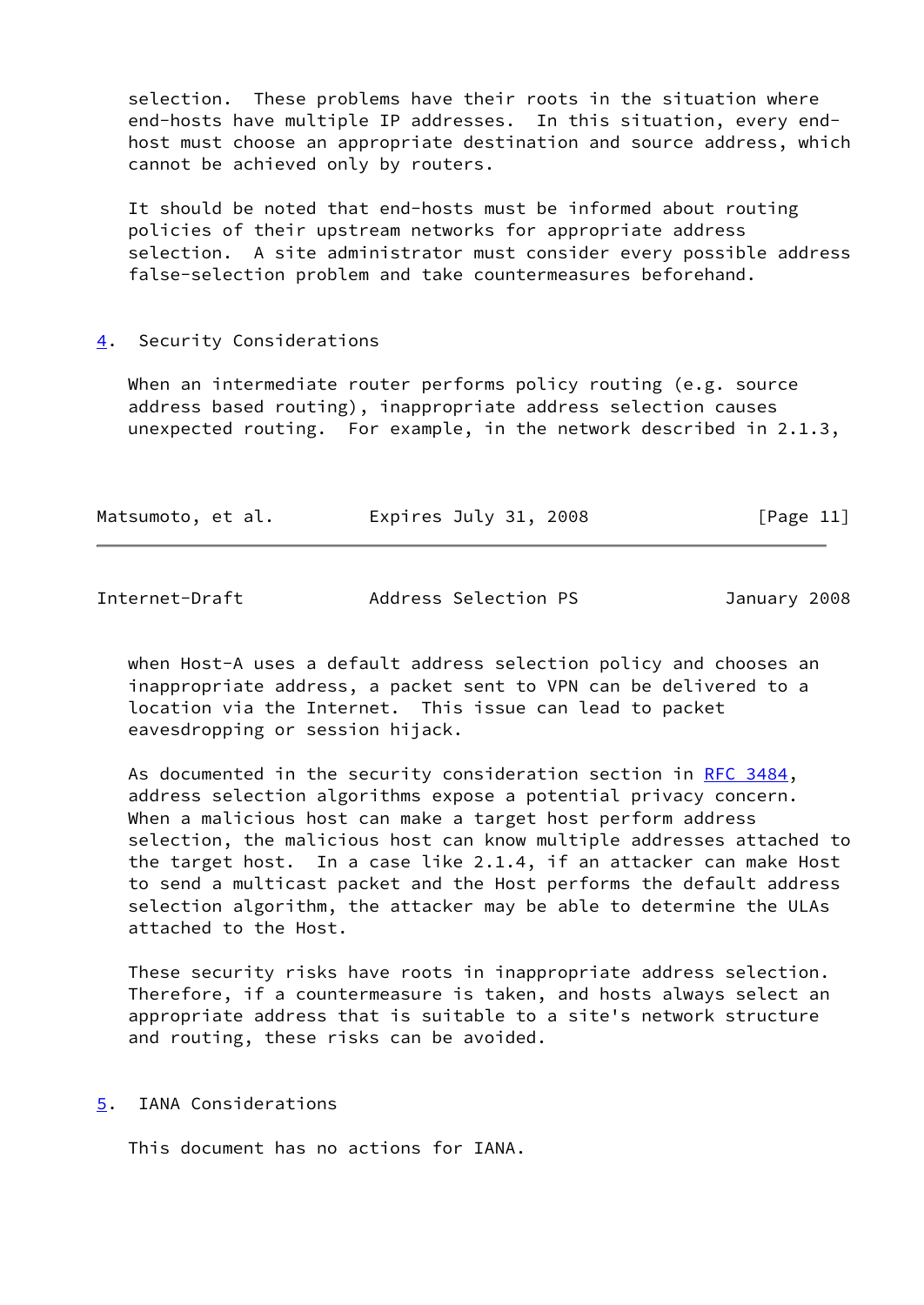### <span id="page-13-0"></span>[6](#page-13-0). References

<span id="page-13-1"></span>[6.1](#page-13-1). Normative References

- [RFC3484] Draves, R., "Default Address Selection for Internet Protocol version 6 (IPv6)", [RFC 3484,](https://datatracker.ietf.org/doc/pdf/rfc3484) February 2003.
- [RFC4193] Hinden, R. and B. Haberman, "Unique Local IPv6 Unicast Addresses", [RFC 4193,](https://datatracker.ietf.org/doc/pdf/rfc4193) October 2005.

<span id="page-13-2"></span>[6.2](#page-13-2). Informative References

<span id="page-13-5"></span> [I-D.ietf-v6ops-nap] Velde, G., "Local Network Protection for IPv6", [draft-ietf-v6ops-nap-06](https://datatracker.ietf.org/doc/pdf/draft-ietf-v6ops-nap-06) (work in progress), January 2007.

- [RFC3041] Narten, T. and R. Draves, "Privacy Extensions for Stateless Address Autoconfiguration in IPv6", [RFC 3041](https://datatracker.ietf.org/doc/pdf/rfc3041), January 2001.
- [RFC4192] Baker, F., Lear, E., and R. Droms, "Procedures for Renumbering an IPv6 Network without a Flag Day", [RFC 4192,](https://datatracker.ietf.org/doc/pdf/rfc4192) September 2005.

| Matsumoto, et al. | Expires July 31, 2008 | [Page 12] |
|-------------------|-----------------------|-----------|
|-------------------|-----------------------|-----------|

<span id="page-13-4"></span>Internet-Draft Address Selection PS January 2008

 [RFC4291] Hinden, R. and S. Deering, "IP Version 6 Addressing Architecture", [RFC 4291](https://datatracker.ietf.org/doc/pdf/rfc4291), February 2006.

<span id="page-13-3"></span>[Appendix A.](#page-13-3) Appendix. Revision History

## 01:

IP addresse notations changed to docmentation address.

Descriptoin of solutions deleted.

02:

 Security considerations section rewritten according to comments from SECDIR.

03:

Intended status changed to Informational.

Authors' Addresses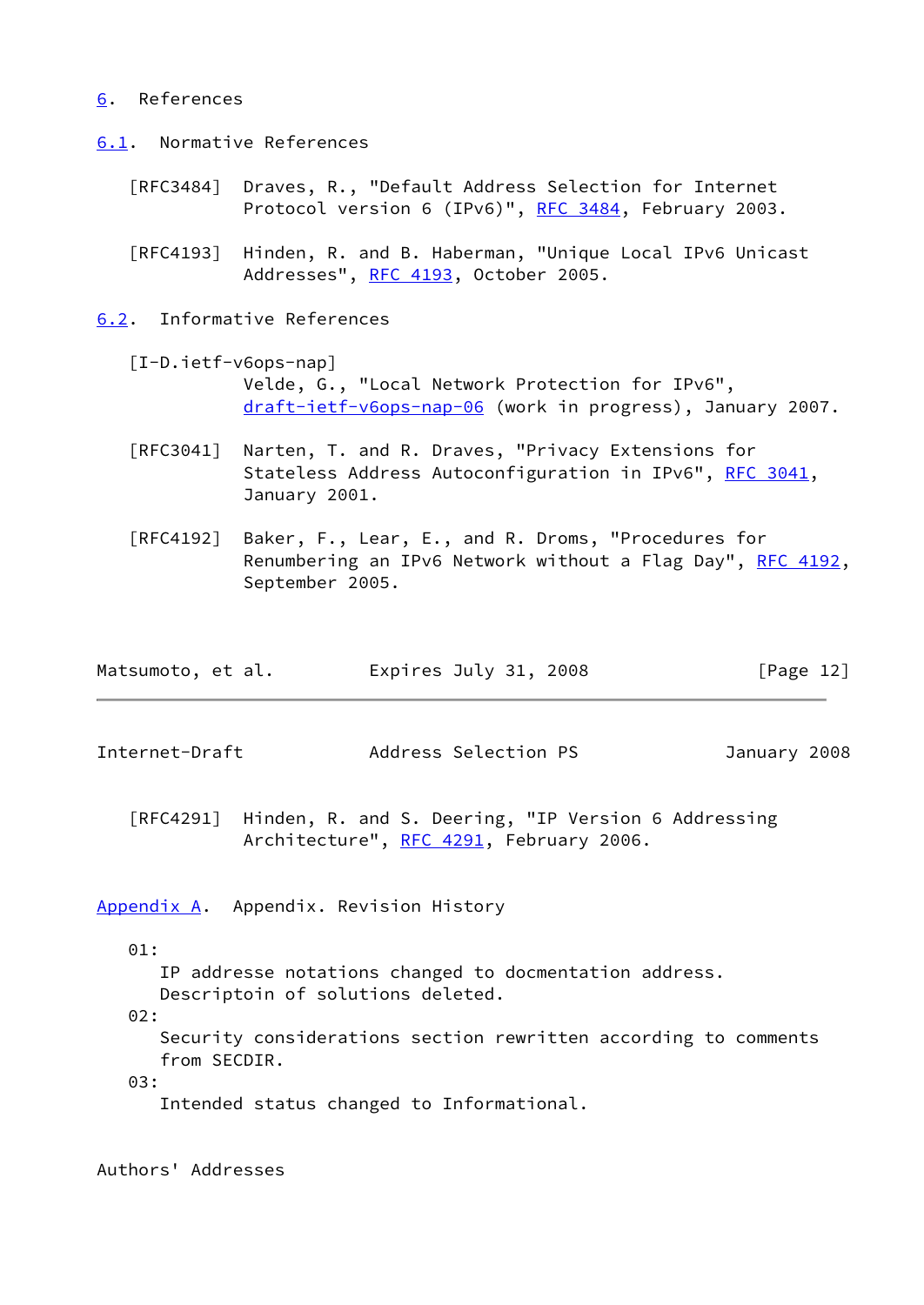Arifumi Matsumoto NTT PF Lab Midori-Cho 3-9-11 Musashino-shi, Tokyo 180-8585 Japan Phone: +81 422 59 3334 Email: arifumi@nttv6.net Tomohiro Fujisaki NTT PF Lab Midori-Cho 3-9-11 Musashino-shi, Tokyo 180-8585 Japan Phone: +81 422 59 7351 Email: fujisaki@nttv6.net Ruri Hiromi Intec Netcore, Inc. Shinsuna 1-3-3 Koto-ku, Tokyo 136-0075 Japan Phone: +81 3 5665 5069 Email: hiromi@inetcore.com

Matsumoto, et al. Expires July 31, 2008 [Page 13]

Internet-Draft Address Selection PS January 2008

 Ken-ichi Kanayama Intec Netcore, Inc. Shinsuna 1-3-3 Koto-ku, Tokyo 136-0075 Japan

 Phone: +81 3 5665 5069 Email: kanayama@inetcore.com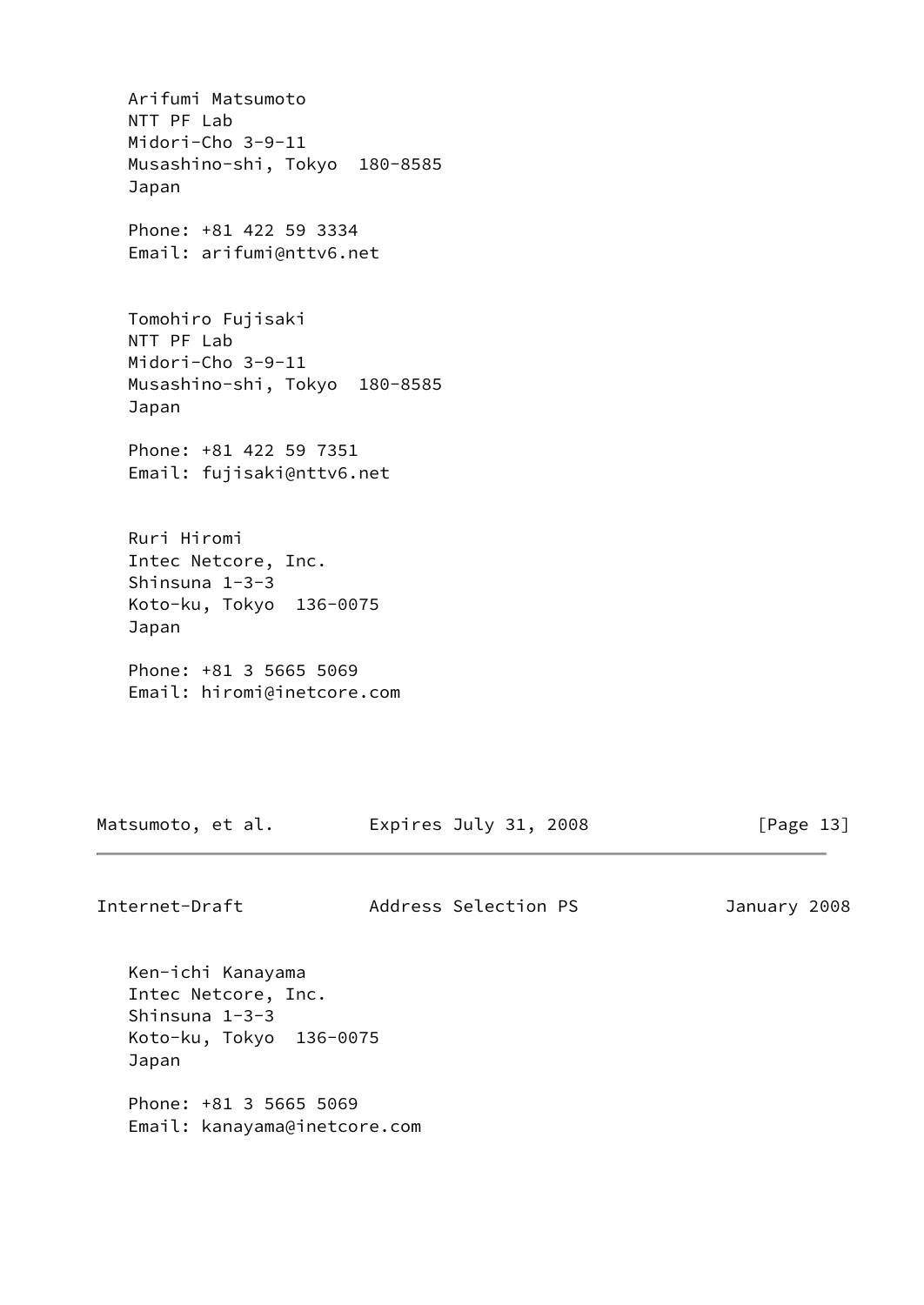<span id="page-15-0"></span>

| Matsumoto, et al. | Expires July 31, 2008 | [Page 14]    |
|-------------------|-----------------------|--------------|
| Internet-Draft    | Address Selection PS  | January 2008 |

Full Copyright Statement

Copyright (C) The IETF Trust (2008).